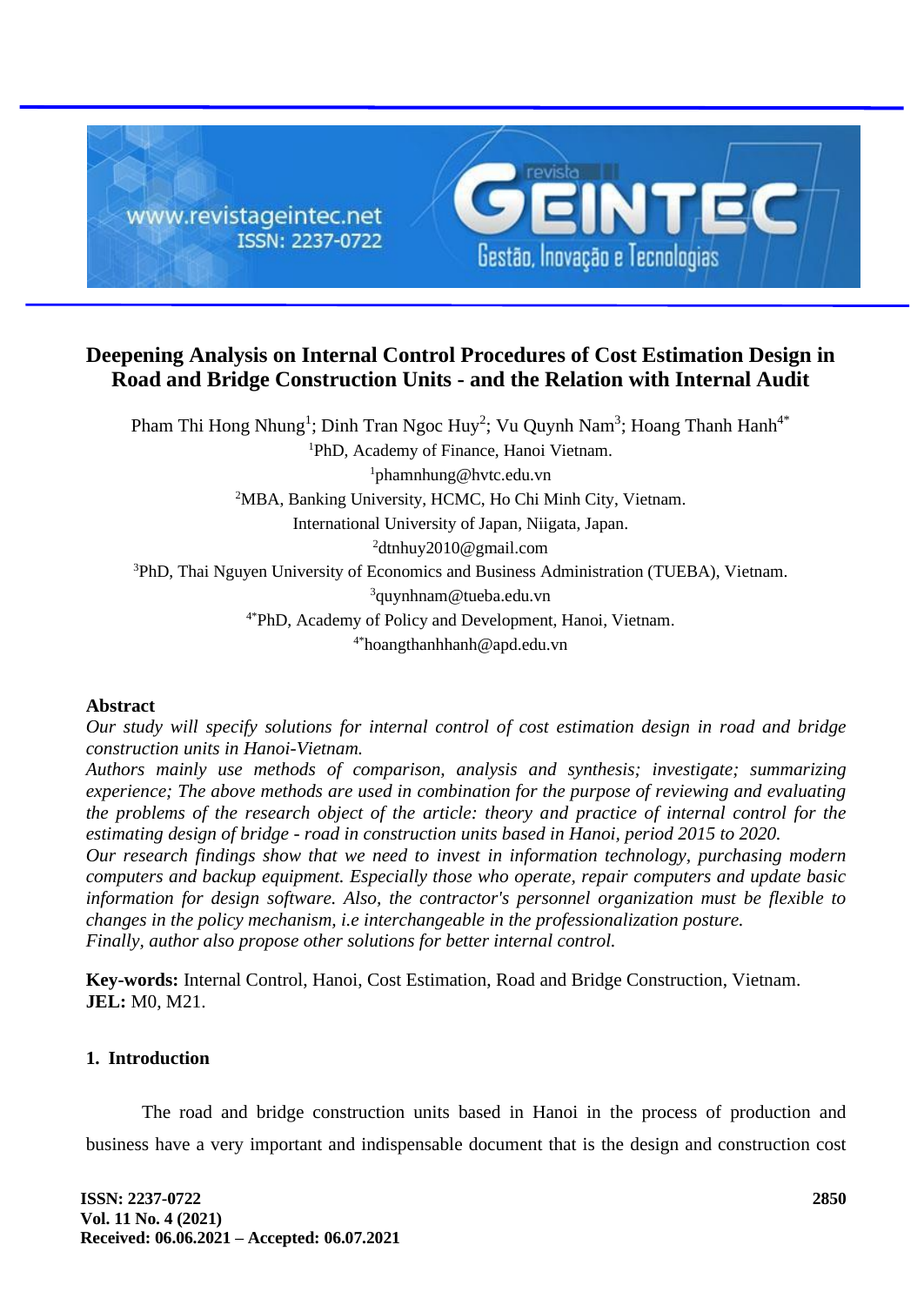estimate. The cost estimate design is one of the documents approved by the investor, agreed on value and volume with the construction contractor through bidding or contracting (contract appointment). It is important because: 1) is the inherent need of construction activities that requires a plan, there must be an estimate as a basis for implementation, 2) according to the provisions of current law, 3) as a basis for finalization, recording of accounting books, assessment of the quality and efficiency of the construction process, completion of the handover, 4) as a basis for evaluating the effectiveness or the achievement of the objectives? The process of estimating and evaluating design estimates by do-ityourself or hired, there are always potential risks for many different reasons that require management, must be summarized and learned regularly., continuity.

Internal control is the totality of an entity's policies and procedures that: 1) protect the entity's assets, 2) ensure compliance with legal requirements, and 3) ensure reporting financial statements that are true and fair, and 4) ensure the efficiency and effectiveness of operations. Given these four objectives of internal control, the design estimate at the Hanoi-based road bridge construction unit may not be fully satisfied. In fact, the author's survey over the years, even for estimates made or appraised by reputable consulting firms in the world, there are still certain risks. In theory, these are the inherent limitations of internal control.

Therefore, the objective of this article is to: Propose solutions with scientific and practical basis to improve internal control over the design of cost estimates in capital construction activities at construction sites. road bridge construction contractor based in Hanoi. The study of internal control has implications not only for the road and bridge construction companies themselves, but also for the auditors when performing an audit of these entities.

#### **2. Previous Studies**

#### **2.1. Research Situation Abroad**

Documents, books and research works on internal control abroad are extremely rich and appear for a long time. These documents are also used for reference and citation for domestic studies. However, there has not been any study on internal control for cost estimation design in capital construction of road bridge construction units/enterprises based in Hanoi, Vietnam.

Rae and Subramaniam (2008) found out ICP (internal control procedures) quality is significantly and positively related to three key organizational factors: the corporate ethical environment, the extent of risk management training of staff, and the internal audit (IA) activity level.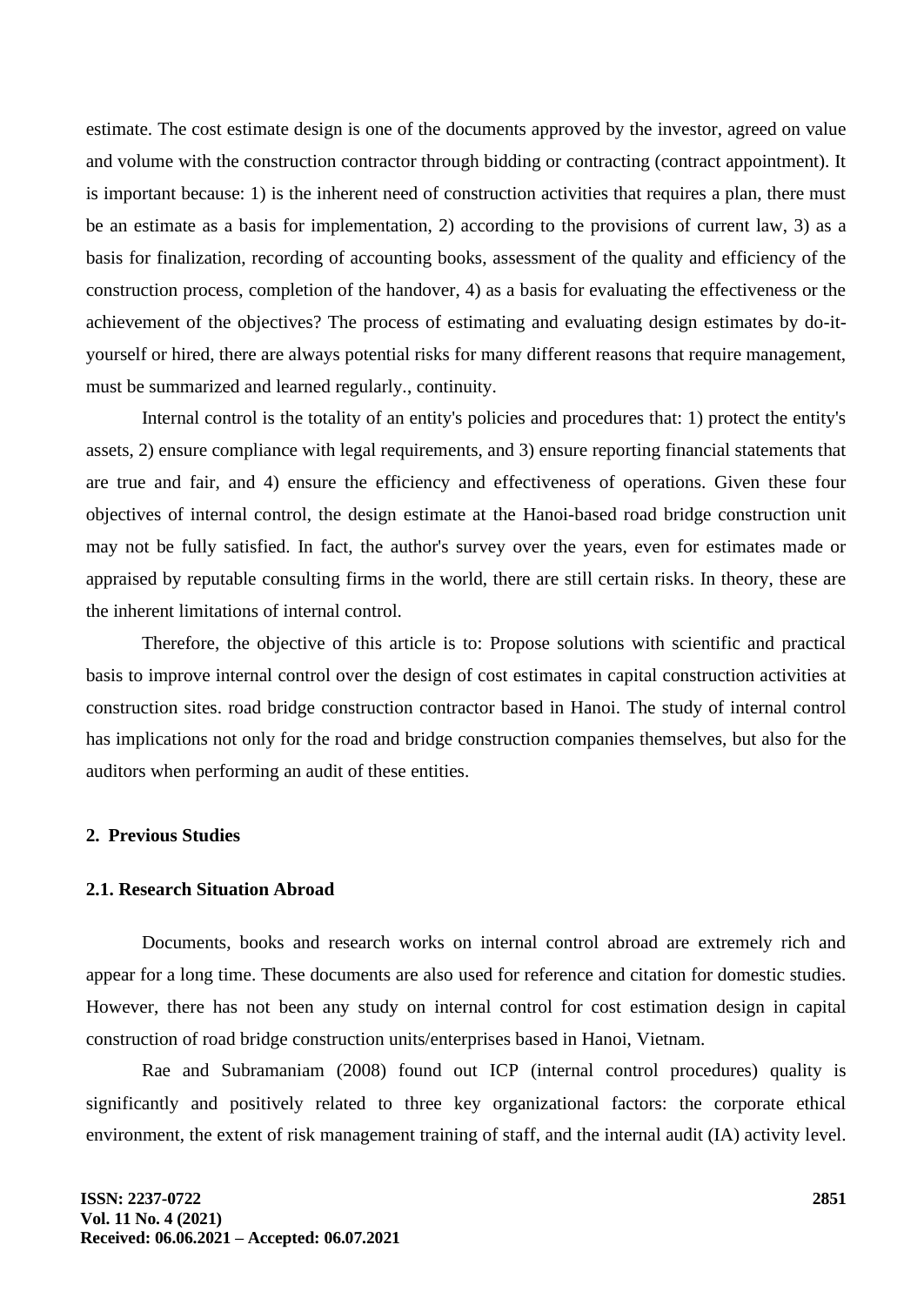Practical implications – Risk management strategies relating to employee fraud will need to pay greater attention to organizational factors that affect both perceptions of justice at the workplace and ICP quality, including fostering a more ethical and equitable work environment, increasing IA activities and staff training in risk management.

And Dinh Tran Ngoc Huy (2015) figured out corporate governance and internal control standards in a limited South Asian model. Huy, D.T.N et al (2020) also stated important roles of risk management in banking corporation in Vietnam

Also, Henk (2020) found out understanding of internal control is currently divided: one part of the literature understands the concept as internal control over financial reporting, while the other part has a more global and strategic understanding of the term. Internal control is institutionalized by different organizational actors at the micro level in an attempt to implement internal control systems that are not a simple act of compliance but present an added value for the organization.

#### **2.2. Researches in our Country**

In Vietnam, documents, projects, books, theses, dissertations, newspapers and scientific journals written on internal control are very diverse. However, each of those documents refers to internal control in different fields and aspects. There has not been a study on internal control for cost estimation design in road bridge construction units based in Hanoi.

An overview of the theory of internal control in the enterprise.

Tuan, T.T. (2020) stated that One of the important tools for managing business operations in an enterprise is the use of internal controls. Internal control will establish control procedures to provide security for assets and information of the business. The full application of internal control elements in the business will help businesses save costs, increase sales and improve corporate performance.

#### **2.3. Concepts**

The perception process and research on internal control have different points of view. The first reliable definition of internal control was given by the American Association of Certified Public Accountants (AICPA) as follows: "Internal control includes the organization's plan and all methods of coordinating and measures are recognized in the enterprise to secure assets, check the suitability and reliability of accounting data, enhance operational efficiency and encourage performance".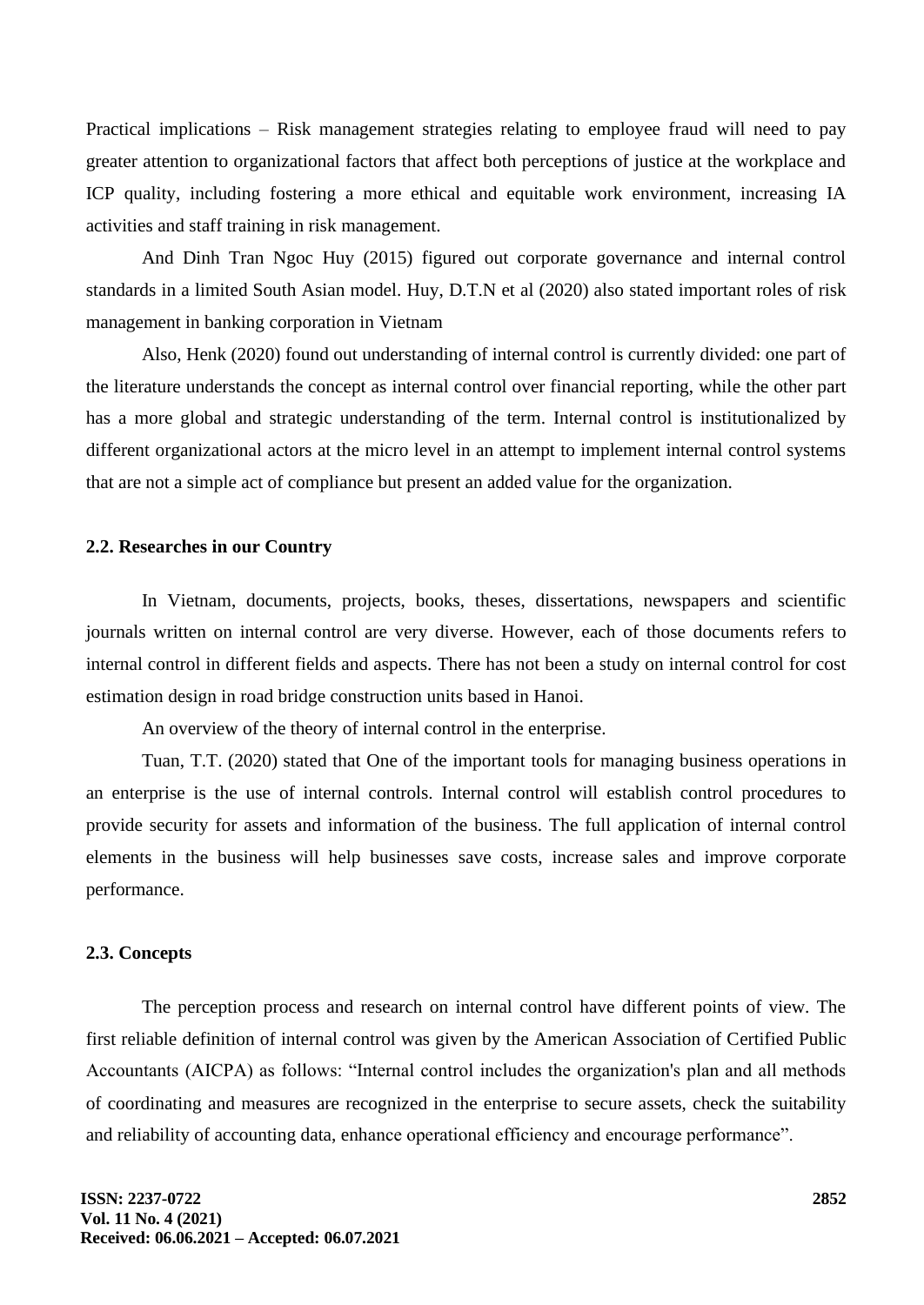Internal control: is the establishment and organization of implementation within the accounting unit of internal mechanisms, policies, processes and regulations in accordance with the provisions of law in order to ensure the prevention and development of internal control. present, promptly handle risks and meet the set requirements.

The accounting unit must establish an internal control system within the unit to ensure the following requirements:

- The assets of the unit are guaranteed to be safe, avoiding misuse and ineffectiveness;
- The transactions are approved by the authority and fully recorded as the basis for the preparation and presentation of the financial statements honestly and reasonably.

The relation with concept of internal audit (IA):

IA is the examination, evaluation and monitoring of the adequacy, adequacy and effectiveness of internal control.

The duties of internal audit are as follows:

- Checking the suitability, effectiveness and efficiency of the internal control system;
- Check and confirm the quality and reliability of economic and financial information of financial statements, management accounting reports before submitting for approval;
- Checking compliance with operating principles, management, compliance with laws, financial and accounting regimes, policies, resolutions and decisions of the leadership of the accounting unit;
- Detect loopholes, weaknesses, frauds in management and protection of assets of the unit; propose solutions to improve and complete the system of management and operation of the accounting unit.

Besides, approaching internal control in the direction of risk management, the Vietnam Accounting Law 2015 defines: "Internal control is the establishment and organization of implementation within the accounting unit of internal control mechanisms, policies, processes and internal regulations in accordance with the provisions of law in order to ensure timely prevention, detection and handling of risks and achieve the set requirements". Thus, from an audit perspective, the Vietnamese auditing standard system has updated the content related to internal control in accordance with international accounting standards in order to enhance the quality of audit services of financial statements. as well as enhancing the responsibilities of the auditors and the audited entity.

Thus, internal control is a process because the internal control system is not just a procedure, a policy is implemented at a certain time, but the internal control system is operated continuously at all times. different levels of the business. On the other hand, internal control is influenced by managers,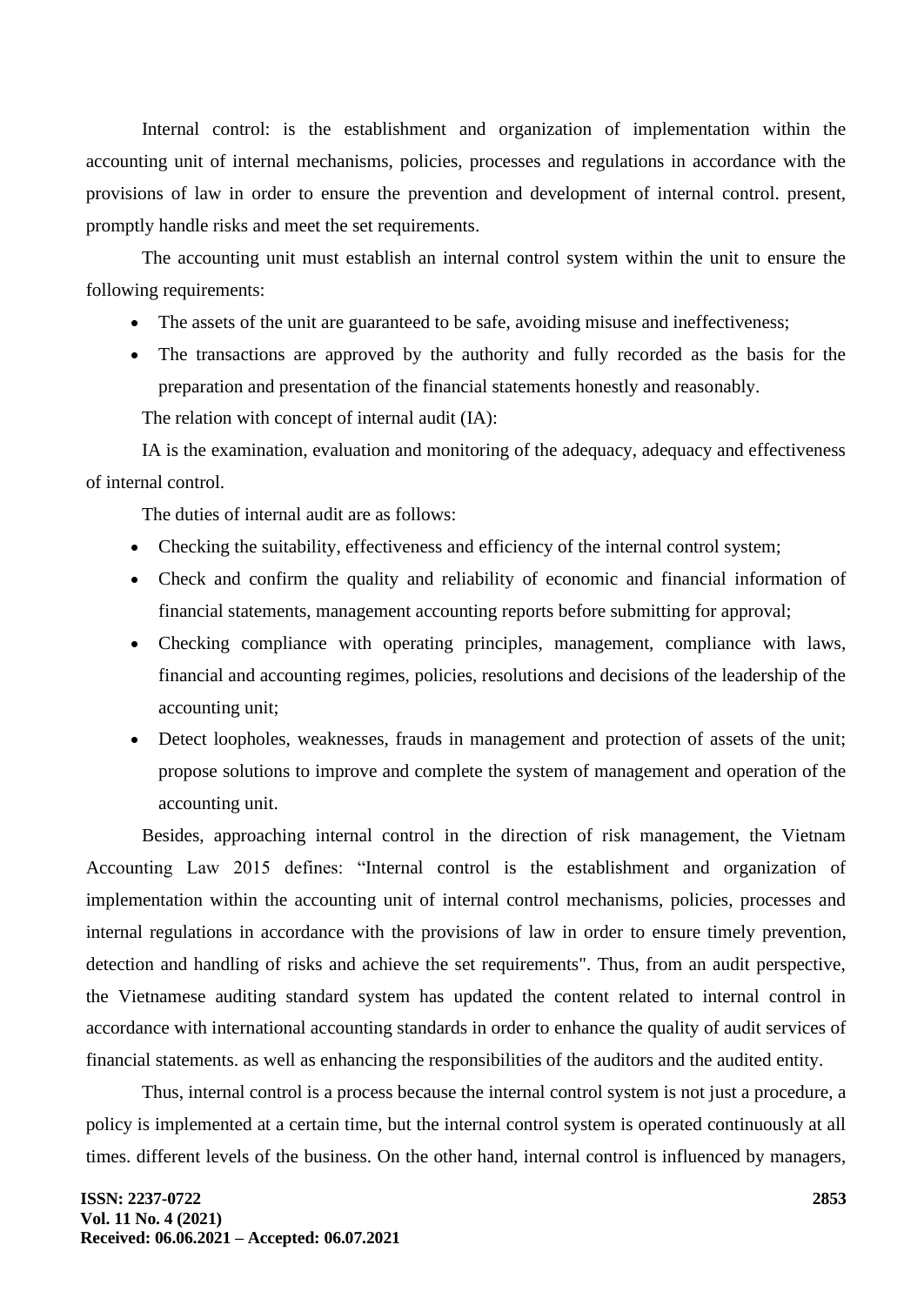administrators and other employees of the organization because this factor is the basic element to establish the control mechanism and operate to achieve the control objectives. control of the entity on the basis of policies, procedures, forms, etc. of internal control.

Internal control is established to ensure reasonableness, the use of internal control tools in the entity can prevent and detect violations, but cannot guarantee that it will not happen again. In addition, the decision of internal control depends on the basic principle between benefits and costs. Therefore, internal control provides only reasonable assurance, but not absolute assurance, that objectives will be achieved.

*Beside, Article 39 of the Law on Accounting 88/2015/QH13 dated November 20, 2015 provides for internal control and internal audit in enterprises as follows:*

Article 39. Internal control and internal audit

Internal audit is the examination, evaluation and monitoring of the adequacy, adequacy and effectiveness of internal control.

Internal audit has the following tasks:

- a. Check the suitability, effectiveness and efficiency of the internal control system;
- b. Check and confirm the quality and reliability of economic and financial information of financial statements and management accounting reports before submitting for approval;
- c. Inspecting the observance of operating principles, management, compliance with laws, financial and accounting regimes, policies, resolutions and decisions of the leadership of the accounting unit;
- d. Detect loopholes, weaknesses, frauds in the management and protection of assets of the unit; propose solutions to improve and complete the system of management and operation of the accounting unit.

The Government shall detail the internal audit in enterprises, state agencies and non-business units.

#### **2.4. Internal Control Over Cost Estimate Design**

#### **2.4.1. Concept of Cost Estimation Design**

According to Clause 1, Article 8, Decree No. 32/2015/ND-CP on cost management of the Government: The construction cost estimate is the "all necessary expenses" for the construction of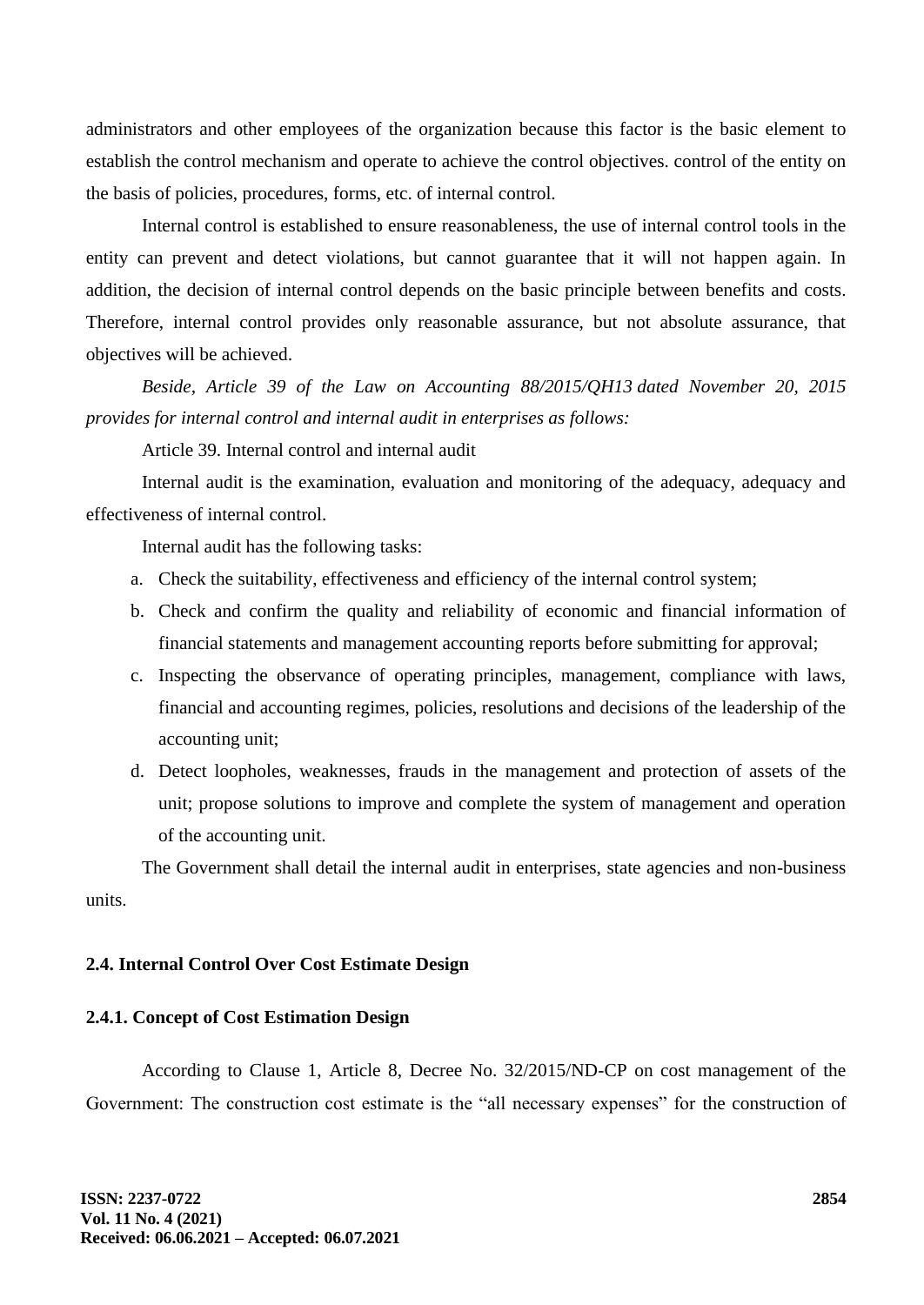the work, determined at the actual stage Executing the project in accordance with the technical design, construction drawing design and the requirements of the work to be performed.

According to Clause 1, Article 8, Decree 68/2019/ND-CP of the Government on management of construction investment costs: Construction cost estimates are all necessary costs estimated at the stage before house selection. Contractors for construction of works, works, and bidding packages are determined on the basis of calculated volumes from technical designs for 3-step designs or construction drawing designs for 2-step designs or FEED design (general technical design file) for the case of implementation in the form of EPC (design contract, equipment supply and construction construction), EC (design and construction contract). construction work), EP (contract for design and supply of equipment), work requirements to be performed, and construction norms and unit prices. The contents of the construction estimate include: construction costs, equipment costs, project management costs, construction investment consulting costs, other costs and contingency costs.

In other words: The construction cost estimate is the "expected cost" that the investor must spend to get the work he expects, determined on the basis of the technical design or construction drawing design. You need to understand that when making the estimate, the project has not yet been completed, the construction has not happened, but the investor needs to know how much money needs to be prepared, so that when the construction works, what expenses will be required. there is money. Estimating what the investor needs to know above is an estimate. That is, it is expected to calculate the necessary cost to build the work before its construction.

Cost estimation design is an activity of a person with design expertise to make a plan about the expected investment cost for a project/work. The cost estimate design must go through estimating, budget appraisal, budget defense, and budget approval.

So the essence of the project/work cost estimation design is: make a construction cost plan. Planning is meant to be made in advance, it hasn't happened yet. If the plan is good, the execution will be good. Currently, there are too many projects that are delayed or delayed because when they are under construction, they run out of money to pay and pay the contractor, that's because the cost planning is not standard. In addition to the cost plan, we also have a schedule plan, a quality (management, control) plan, a bidding plan... The construction cost estimate is different from the bid estimate/requirement proposal outline. The cost estimate design is determined by the Consultant and/or the Investor, the bid or proposed estimate is by the contractor/construction unit.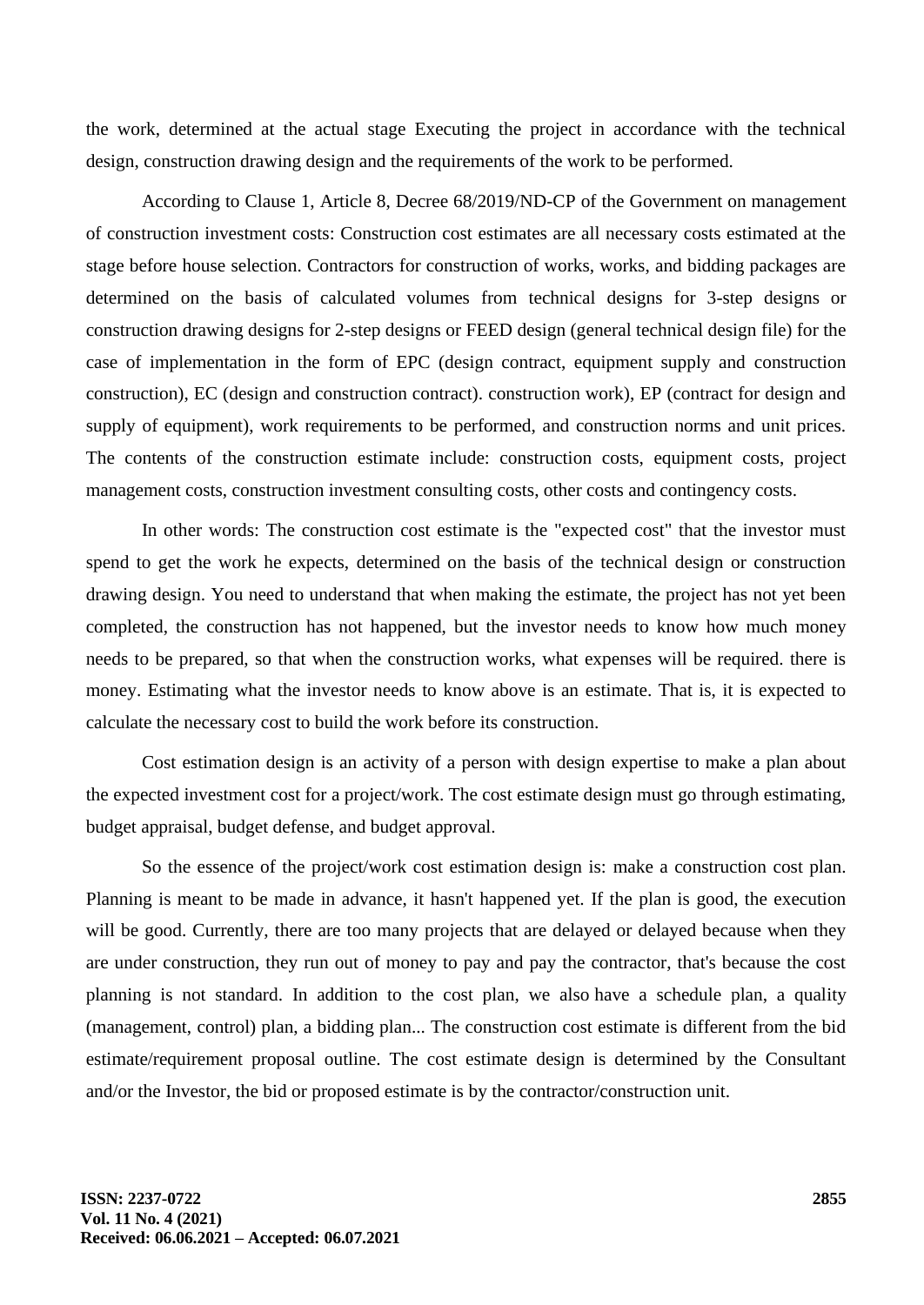## **2.4.2. Detailed Objectives of Internal Control for the Cost Estimate Design**

Any type of information arising in an entity may contain the possibility of material misstatements in the process of reporting and processing information. Effective and sufficiently active internal control should be designed and operated in accordance with the detailed control objectives designed and operated in accordance with the detailed control objectives for that type of information, to prevent and detect and correct possible errors. The law also clearly stipulates that violations are subject to sanctions for project/work design content in general and cost estimate design in particular.

For the cost estimate design, due to its characteristics influenced by law, design standards and norms in the basic construction to form it, the detailed objectives of internal control include:

The work contents presented on the estimate design must have sufficient grounds (reasonable basis). Effective internal control must ensure that economic transactions and work contents presented in the design must have a scientific and practical basis.

The work contents must be properly approved (approval). The approval sign for the content of the estimate design represents the inspection, review and self-responsibility of the competent person for the actual existence of these works. Internal control must be designed to ensure that management approval is carried out regularly, continuously and appropriately.

The job contents must be fully listed/described (completeness). Internal control must be established to ensure that no economic transaction or work content is omitted, redundant or duplicated.

Business content, economic content, possible assets must be reasonably calculated in quantity and recorded at an appropriate value (assessment and calculation). Internal controls shall design appropriate controls to ensure that errors do not occur in calculating unit prices, quantities, and recording amounts of work items or assets on design. cost accounting.

The economic contents must be properly classified (classification). Internal control must be developed to consider the correct classification of costs such as construction costs (including material costs, labor costs, construction machine costs), equipment costs, cost of design consultancy, cost of supervision consultancy, cost of project/work management, cost of site clearance compensation, cost of temporary works, tax cost, project audit cost...

The work content and economic content must be reflected in a timely manner (timeliness). Internal control must be designed to ensure that the contents in the cost estimate design must be updated flexibly, timely, on schedule of the project/work.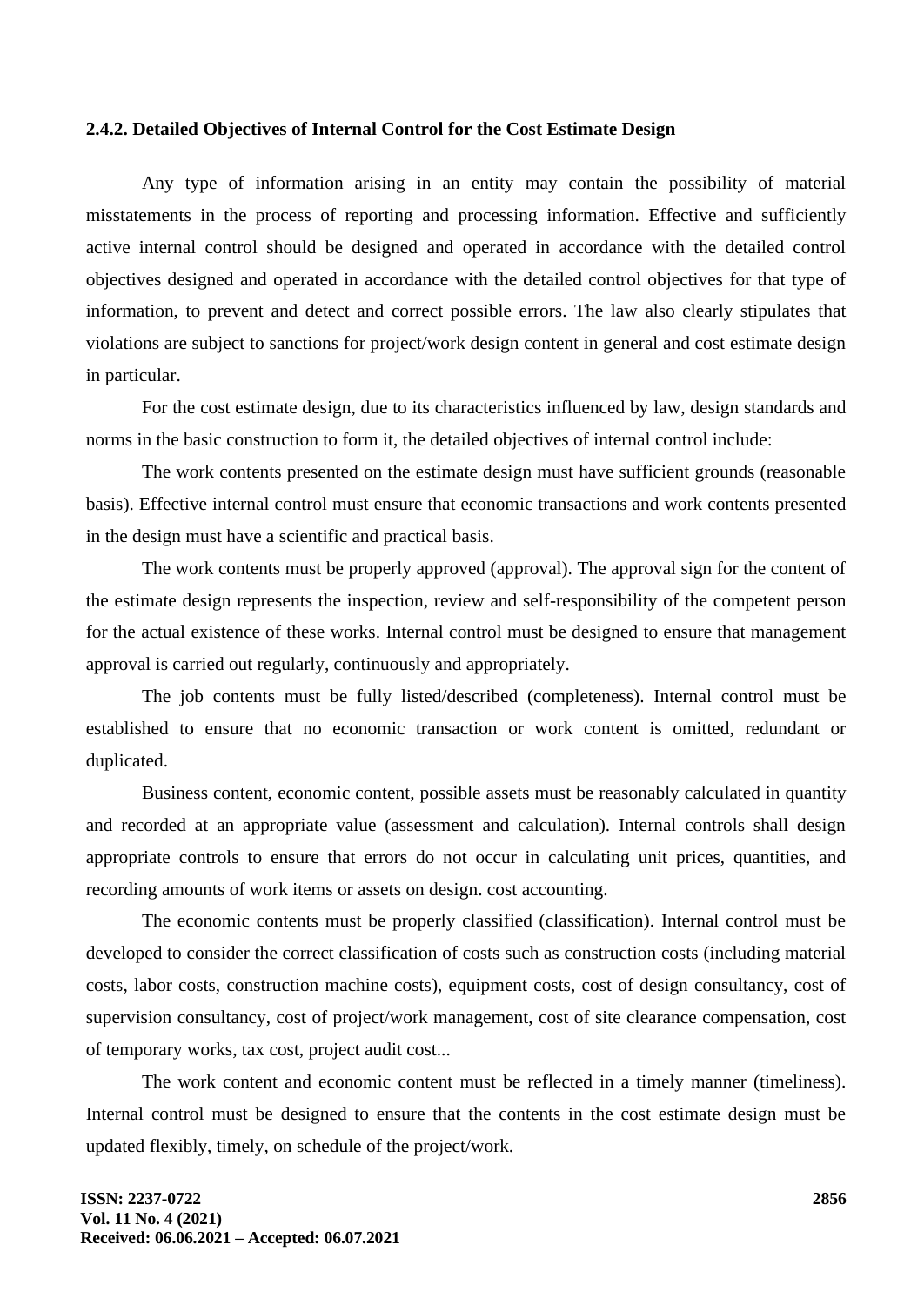The work contents and economic contents must be properly recorded in the cost estimate design and must be accurately summed up and presented in the explanation for making the estimate according to regulations (accumulation and presentation). Internal control must be designed to ensure that the compilation and listing of economic and work contents and the presentation on the notes to the cost estimate are correct and accurate, in accordance with applicable laws and regulations. related determination.

#### **3. Methodology**

- The article uses descriptive statistics, synthesis and analysis to present theoretical and practical contents;
- Methods of comparison, analysis and synthesis; investigate; summarizing experience; The above methods are used in combination for the purpose of reviewing and evaluating the problems of the research object of the article: theory and practice of internal control for the estimating design of bridge - road in construction units based in Hanoi, period 2015 to 2020.

## **4. Main Results**

## **4.1. Actual Survey on Cost Estimation Design in Road and Bridge Construction Units based in Hanoi**

During the implementation of the article, the author has surveyed 4 typical cost estimation designs of road bridge construction units from 2010 onwards. The reason for choosing such a long time is because the design of road bridge works takes a long time, after being approved, it is continuously verified, revised and supplemented with the estimated design; On the other hand, it is only through the long-term research process that the authors can assess the impact of the change of law on the estimate design, have a comprehensive perspective to evaluate the internal control of the design. estimates, thereby proposing suitable solutions.

The detailed surveyed cost estimate designs are as follows:

Package 4: construction of the road to the north of the road tunnel project through Deo Ca - National Highway 1 in Phu Yen and Khanh Hoa provinces (including route and bridge part excluding steel bridge). The construction unit is a consortium of contractors TCT to build traffic works 8 and Joint Stock Company for investment and construction of roads and bridges 18.6. The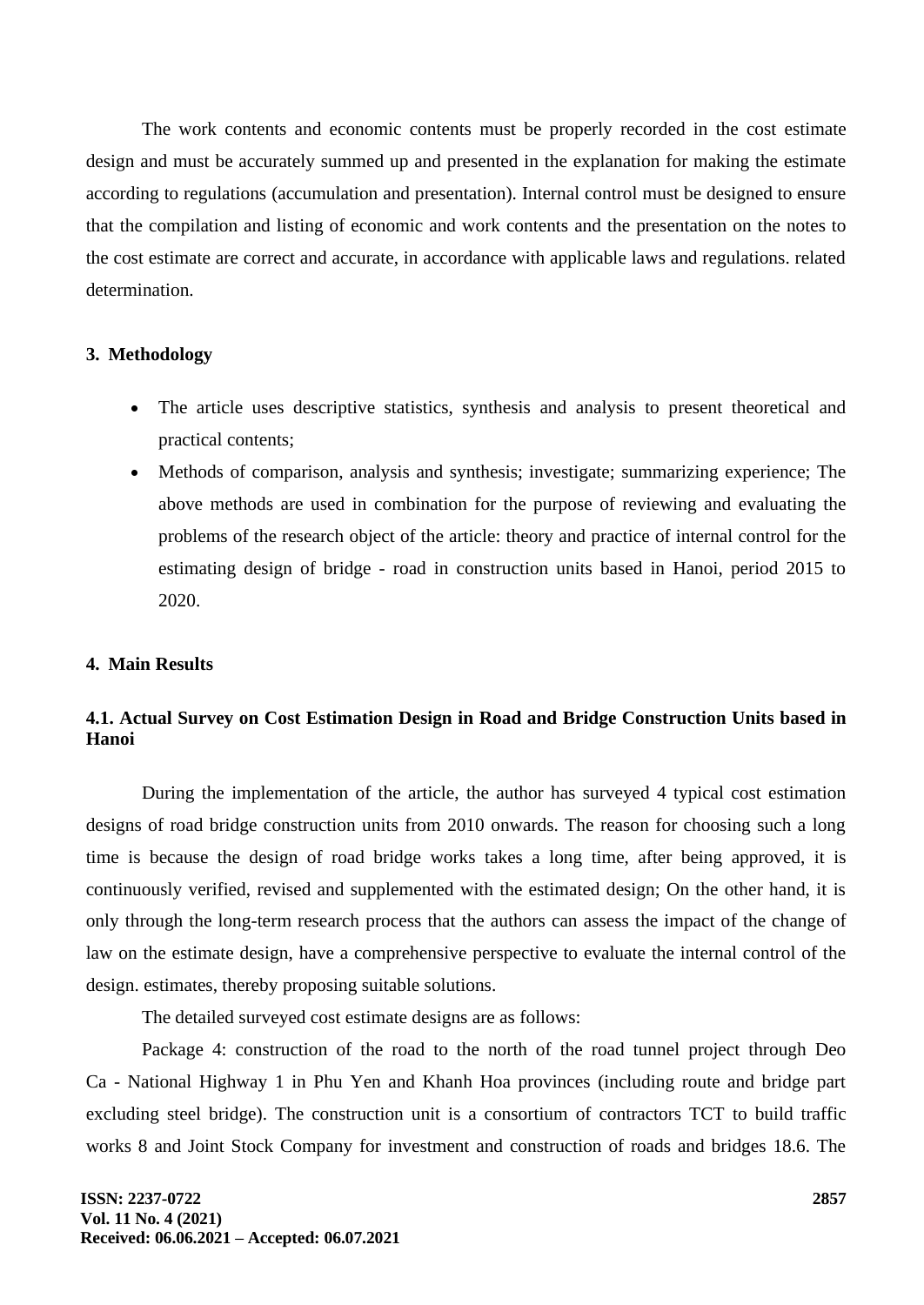survey document presents an excerpt from Appendix 1 to Appendix 3. Hereinafter referred to as "Bid Package 4".

Construction cost estimate documents for sub-projects: Hung Vuong Street connecting the East-West Economic Corridor and Southeast Quang Tri economic zone, made according to Circular 09/2019/TT-BXD guiding Decree 68/2019 /ND-CP dated August 14, 2019 of the Government. Belonging to the technical infrastructure project "Basic infrastructure for comprehensive development of Nghe An, Ha Tinh, Quang Binh and Quang Tri provinces (BIIG2)". The project is in the process of submitting to the Department of Construction of Quang Tri province for design appraisal.

Package XL24-CT: bridges on the main route and the aggregate road from km99+080.3 to km109+080.3, belonging to the construction investment project of the Bac Giang - Lang Son expressway, the expressway component in the form of a contract BOT. The construction unit is a consortium of 5 construction contractors, including: Saigon Bridge Construction Investment Corporation Joint Stock Company, 873 Joint Stock Company - traffic construction, Ban Thai Construction Investment Joint Stock Company., IDC Indochina Joint Stock Company and Khanh Minh Investment and Construction Joint Stock Company. The brief survey documents are cited in Appendix 5. Hereinafter referred to as "bid package 24".

Project cost estimate: repair and ensure traffic safety on the streets of Thuoc Bac - Hang Dong - Bat Su - Hang But, Hoan Kiem district, Hanoi city. The construction unit is Minh Dang Construction and Trading Joint Stock Company. The survey documents are summarized in Appendix 6. Hereinafter referred to as "Bid Package 2".

During the investigation and research, the following results were obtained:

#### **1. About the Control Environment**

+ Integrity and ethical values of people involved in the process of controlling cost estimates: Leaders of construction units are qualified, capable, careful and meticulous people. The design estimates are all handed over by the design consultant, the construction unit considers and agrees to sign the construction contract.

+ Management philosophy and operating style of business leaders: The project/work construction unit must comply with the law, comply with professional regulations, have the capacity suitable to the project/company. has been established for a long time and has a good reputation in the market.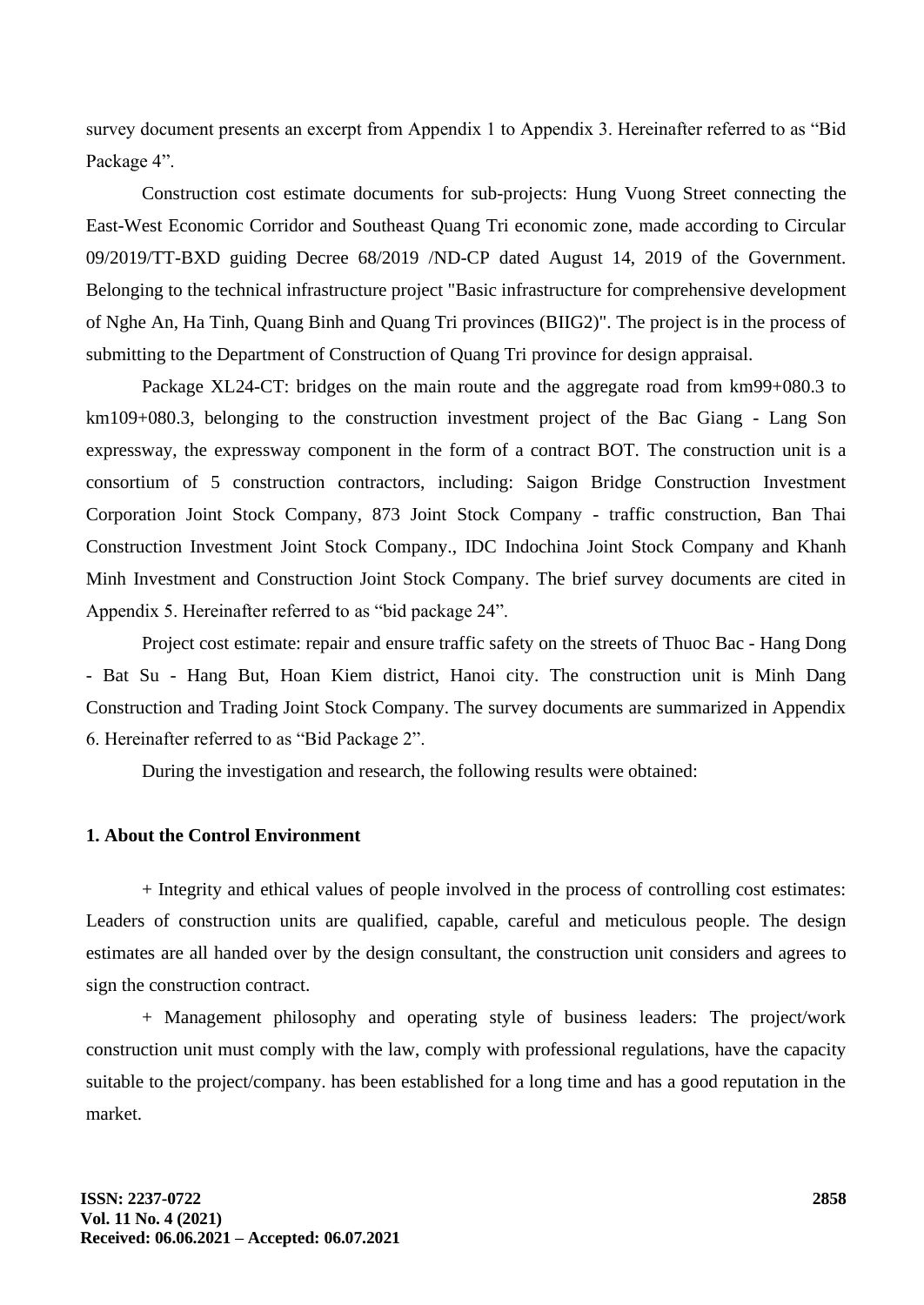+ Organizational management structure of the enterprise. For the estimate design, the construction unit has a suitable design department capable of receiving and criticizing the estimate design.

+ Defining the responsibilities and rights of managers. The content of this control through the survey of the author group found that the decisions, the work performed all have assignment documents, authorization documents, and reporting mechanisms.

+ Qualifications and qualities of employees. The construction unit's staff has the appropriate experience and qualifications to control the cost estimate design.

+ Human resource policy: contractors have flexible human resource policies, selecting employees with sufficient capacity, experience and good ethics, greatly contributing to the effectiveness and efficiency of the control environment.

Location of the entity's internal control department. Regarding the internal inspection mechanism, "Bid Package 4" the investor established the Deo Ca Project Management Board, which is the focal unit for project management, so the supervision is quite good. The main contractor Cienco 8 is also a large, reputable contractor with a fairly strict control process, especially the portion of the estimated volume to be distributed to the joint venture contractor.

However, the internal inspection and internal audit of the remaining contractors for the design estimate have not been focused. Mainly monitor the progress through closely following the estimate for contract implementation and acceptance according to the design with the supervision consultant and the investor.

#### **2. Risk Assessment**

\* For "Bid Package 4": The investor submits a request document, which is a list of works and corresponding volumes together with technical drawings. The contractor consortium submits a proposal with the unit price. The investor has accepted the proposal of the consortium of contractors due to the competitive price and the guaranteed volume and quality. Estimation designs evaluated by the contractor may introduce volume risks. The reason was the acceptance test and field inspection, the technical department found that when lowering the road foundation, there are sections of rocky mountains, some sections are mixed soil and rocks that are difficult to bulldoze, demolish, some parts are soft soil, easy to sink during construction. Therefore, the unit has discussed with the design consultant and the investor about the possibility of generating volume due to higher machine and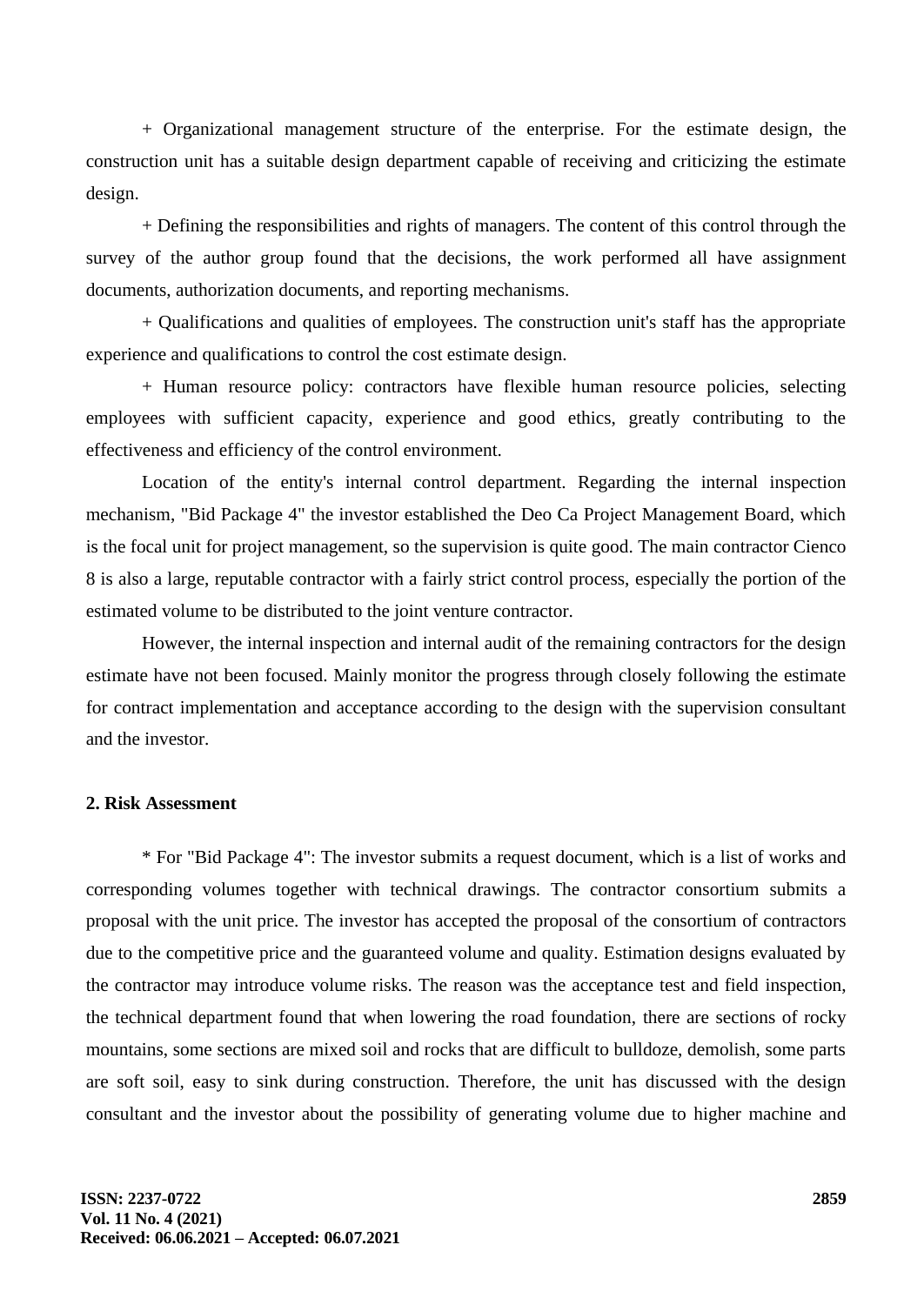labor costs than the approved estimate. On that basis, complete the proposal and submit it to the investor and the design consultancy unit for approval and contract signing.

The detailed content of the estimate that the consulting construction unit needed to adjust was then re-evaluated by the Institute of Construction Economics and stated in the appraisal report (Appendix 2).

\*For "Bid Package 2": The construction unit won the appointment of a contractor for the construction of the work, upon contacting the estimated design, the unit found that some work items in the estimate were redundant. The estimated unit price is quite high compared to the unit price of materials that the construction unit can buy. Since then, the process of negotiating and signing a contract with the Traffic Infrastructure Maintenance Project Management Board, under the Hanoi Department of Transport, the construction unit has reduced the bid package price lower than the estimate (Appendix 6, construction contract).

On the other hand, due to the characteristics of construction methods in the crowded and narrow street of Hoan Kiem district, the unit will execute from 22:00 the night before to 6:00 the next morning, so the construction unit has adjusted the labor unit price. be suitable. However, because the estimated value of labor is enough to compensate, the construction unit does not require repair of the estimated design.

\* For "package 24": The consortium of contractors has completed the proposal on the basis of the cost estimate design in the investor's request. After the construction contract was signed, the contractors had a meeting to divide the volume according to the proposed cost estimate and report in writing to the investor. However, the contractors all found the risks of the cost estimation design including the application of unit prices and the inappropriate quantity survey; the shipping price is not close to the market price; construction terrain is plain and deep mud increases construction costs when contractors have to come up with appropriate construction plans.

\*For "Hung Vuong project": The estimation is made by the investor who hires a design consultant and is in the appraisal stage by the Department of Construction of Quang Tri province. This estimate is made based on the latest regulation on management of construction investment costs, which is Circular 09/2019/TT-BXD guiding Decree 68/2019/ND-CP of the government. Therefore, there are many risks in this estimate, in addition to the normal risks that can be identified, there is a potential risk that the unit applying the new guidance of the Government may misunderstand the content in the preparation process. The content leads to the cost content may be redundant/missing, or there is an error in the calculation.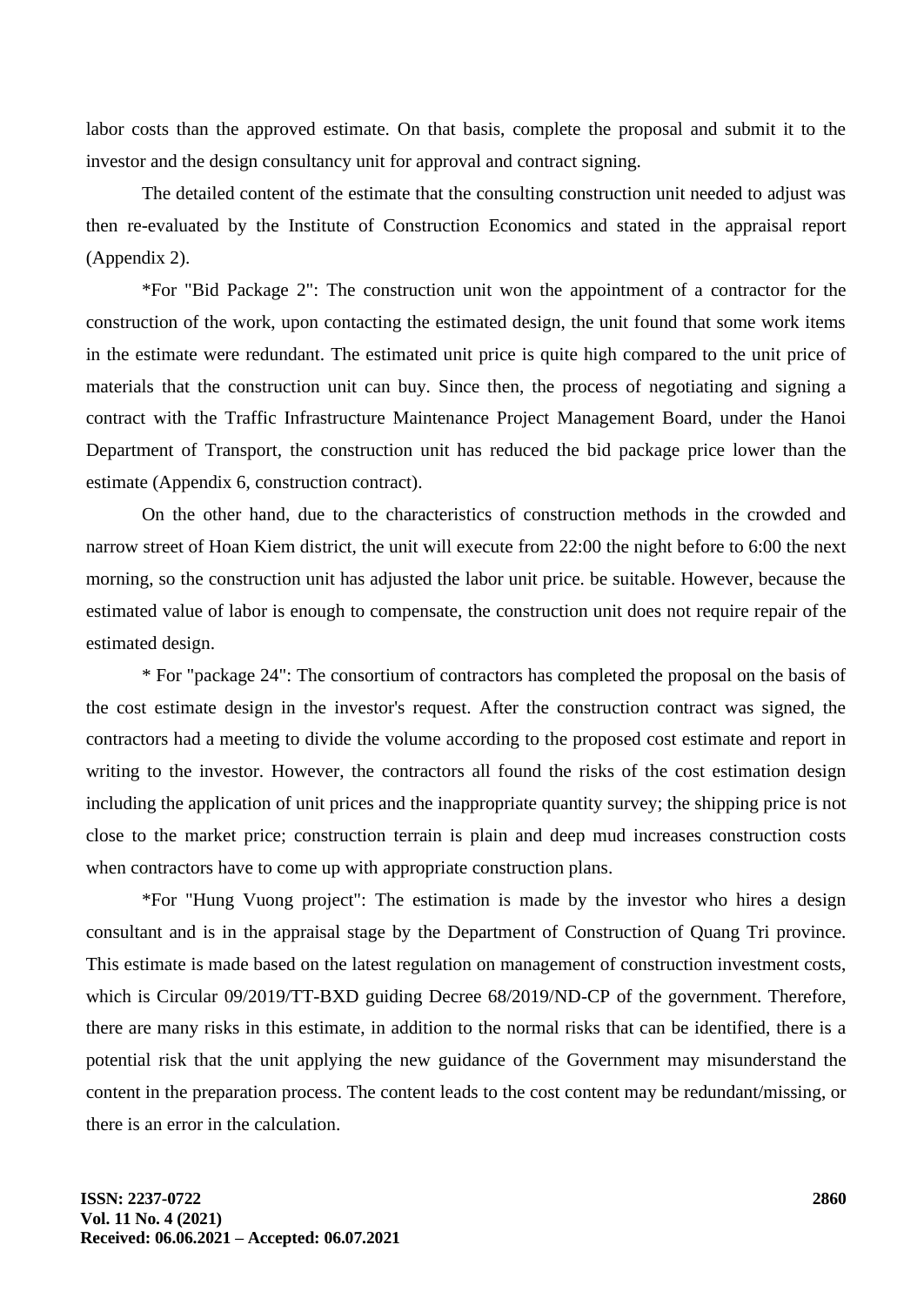## **3. Control Activities for the Cost Estimate Design of the Project/Work include the following Contents**

+ The construction unit has assigned and assigned tasks for each person, each task to receive the design and consult and critique the design. The construction unit "contract package 4" self-appraisal of the estimate when making the proposal. Other units only consult and ask the design consultant to do it for them.

+ When preparing the cost estimate design to complete the proposal, "Bidding Package 4" and "Bidding Package 24" process information to ensure that according to the plan, report to the unit leader, investor and unit. design consultancy. "Bid Package 2" is mainly based on the consultation of the design consultancy and supervision unit of the investor.

+ When controlling material: All units ensure the protection and preservation of tools, means and documents collected during field survey; Control spending on careful and thoughtful design work. Particularly, "Bid Package 2" does not carry out physical control when receiving and criticizing the design.

+ Review work when appraising the estimated design to complete the proposal: The person responsible for "Bidding Package 4" and "Bidding Package 24" shall review the design product, repair or update it. Update information to get a quality, convincing and workable design. "Hung Vuong Project" and "Bid Package 2" did not review the design estimate.

## **4. Information and Communication**

The information here is the "cost estimate blueprint", the type of operational information that is paid great attention by the contractors, kept confidential and ensures the quality of the proposal or high consensus. with the investor and independent design consultant until the construction contract is signed.

The contractor's communication problem with the estimate design is very limited, heavily procedural and relies heavily on the investor and consulting contractor. The process of exchange and coordination is not really honest, leading to the design of the estimate, which is sometimes just an estimate and is not feasible in some work contents.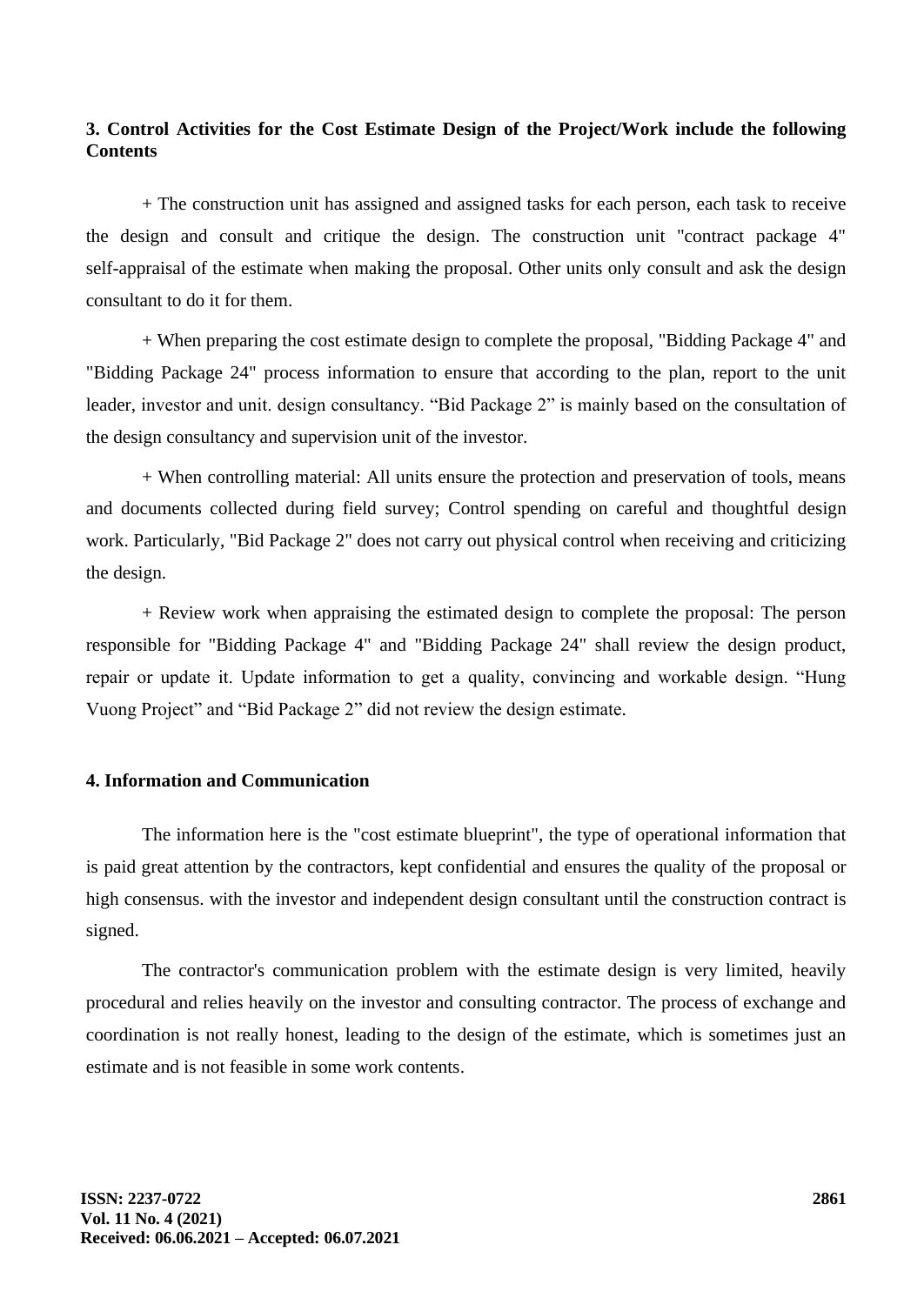#### **5. Monitoring**

Monitoring is carried out regularly in all four projects/works mentioned above. This helps to monitor the progress of the project/work, amend and supplement the design and estimate in a timely manner. Disbursing design costs with supervision by accounting department. Designated supervisors all have a written decision from the contractor's leadership. The monitoring mechanism is the organization of field meetings, meeting minutes, and reporting requirements.

## **Assessment of the Current State of Internal Control for Cost Estimation Design in Road and Bridge Construction Units based in Hanoi**

In terms of advantages: Internal control for the cost estimate design of road and bridge construction units based in Hanoi is relatively comprehensive in most of the control contents. In particular, the process of operating and designing policies and procedures for the cost estimate design focuses on the content of risk identification and assessment. It is easy to understand because the risk in the estimate design can make the construction contractor inefficient in production and business, patchwork construction leading to loss of credibility in the market. The careful consideration of the design and cost estimates makes the contractor proactive in construction, ensuring efficiency.

About limitations:

- The control environment is overlooked, heavily begging-giving, leaders pursue profit goals and want to find jobs to supplement their qualifications, so they sometimes ignore it. Get a blueprint that works but doesn't get it right to make a profit. Receiving a sloppy estimate design that is not in line with regulations, with the market, but because trying to find a job to do, it is acceptable to generate volume or increase prices without being paid by the investor.
- The risk assessment process is based on intuition, on regulatory documents without respecting the market, leading to unit price risk. The unpredictable fluctuations of the market cause the contractor to panic, the unit price and work items are not included in the estimate design.

The lack of experience and sloppy "far water can't put out fire near" by duty personnel as well as unreliable surveys lead to unpaid volume generation, or loss of volume. find rational ways to take money from the investor, causing the reputation to be reduced.

• Control activities have but are not effective in some design content, the control is sometimes loose, leading to the making of estimates not on schedule, not in the right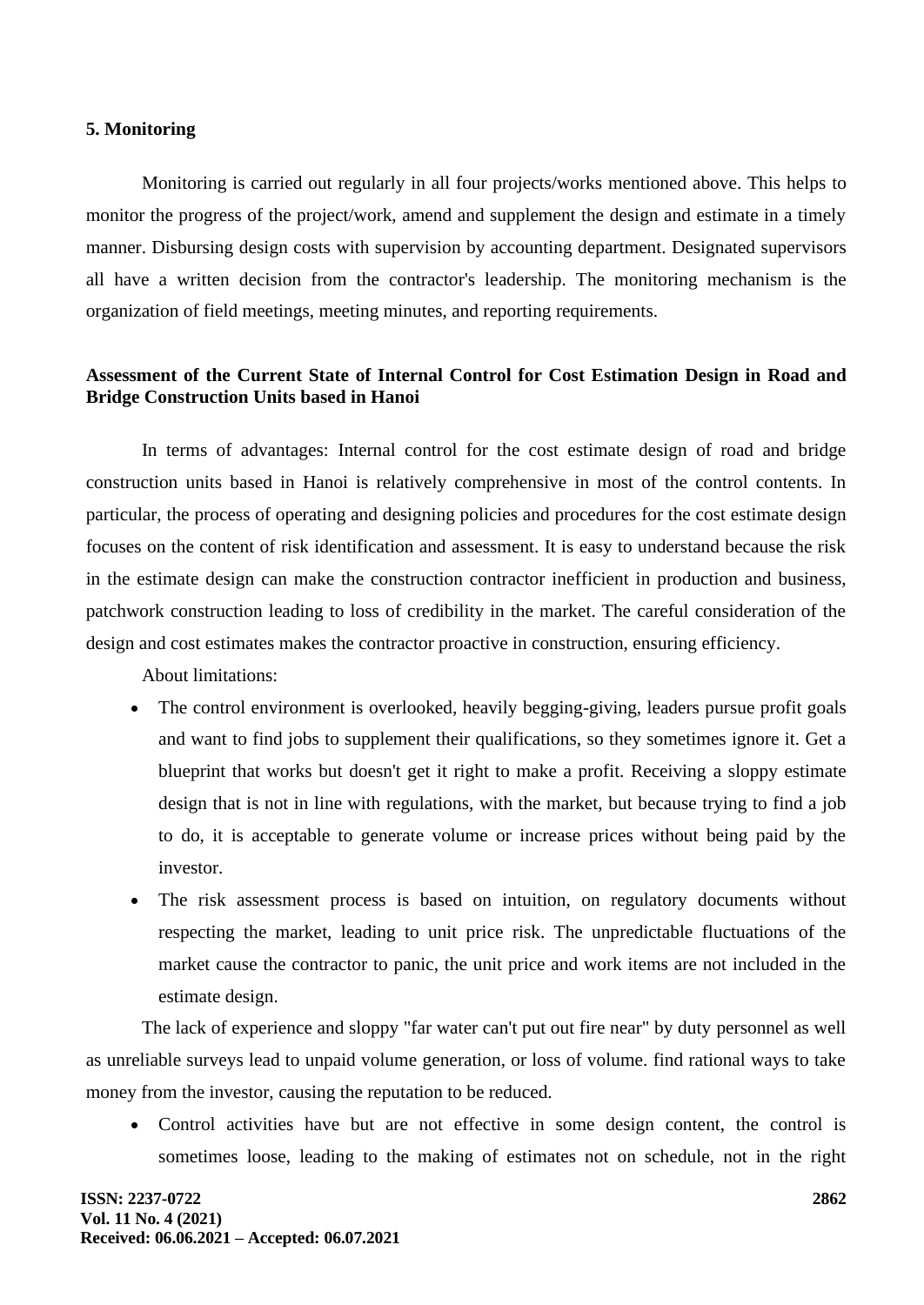volume compared to technical design drawings. Therefore, the quality of the design and investment cost estimates cannot be guaranteed. The person in authority is sometimes absent-minded or intentionally obstructs control activities.

- Information processing is slow, information is distorted, not in line with reality and market rules. The cost for the design estimate is sometimes inadequate, leading to the lack of reliable information for making and evaluating the design.
- In the process of supervision, the person with the supervisory authority sometimes relaxes, even respects them, leading to the control procedures being overdone, perfunctory, making yes, giving enough.

The cause of the limitations:

Firstly, the basis of design estimation changes, sometimes becomes outdated, causing the estimated design to not reflect the market value of the work product. Specifically, the impacts from scientific and technical progress, such as the improvement of new materials, affect the norm and unit price of materials, machine shift norms, salary scale system, unit price. materials in the province/city, the material quotes are not honest or suitable. This issue affects all contents of internal control for the estimate design.

Second, the staff is inexperienced, lacks bravery, leadership is sometimes superficial, not drastic, focusing too much on efficiency but forgetting about compliance, economy and effectiveness of internal control. People who have the ability to read technical drawings to design estimates are very limited, sometimes "dissect" wrong, do not regularly update the modes, regulations, and norms into the estimation software. This issue affects the control environment and risk assessment process of internal control.

Third, in the context of a strong application economy and achievements of the 4.0 technology revolution, the application of software in estimating design has been quite popular. However, the problem is that the computer problem also significantly affects the estimation work, affecting the supervision and control activities in the computerized environment.

Fourth, the regulations on management of investment costs are often changed, affecting the design of the estimate according to the new regulations. This change sometimes increases/decreased investment costs, affecting activities of controlling, monitoring and processing accounting information.

Fifth, the influence of customers' activities, changes in relevant laws or key personnel that change the nature of the construction unit affects the control and supervision environment. of the authorized person.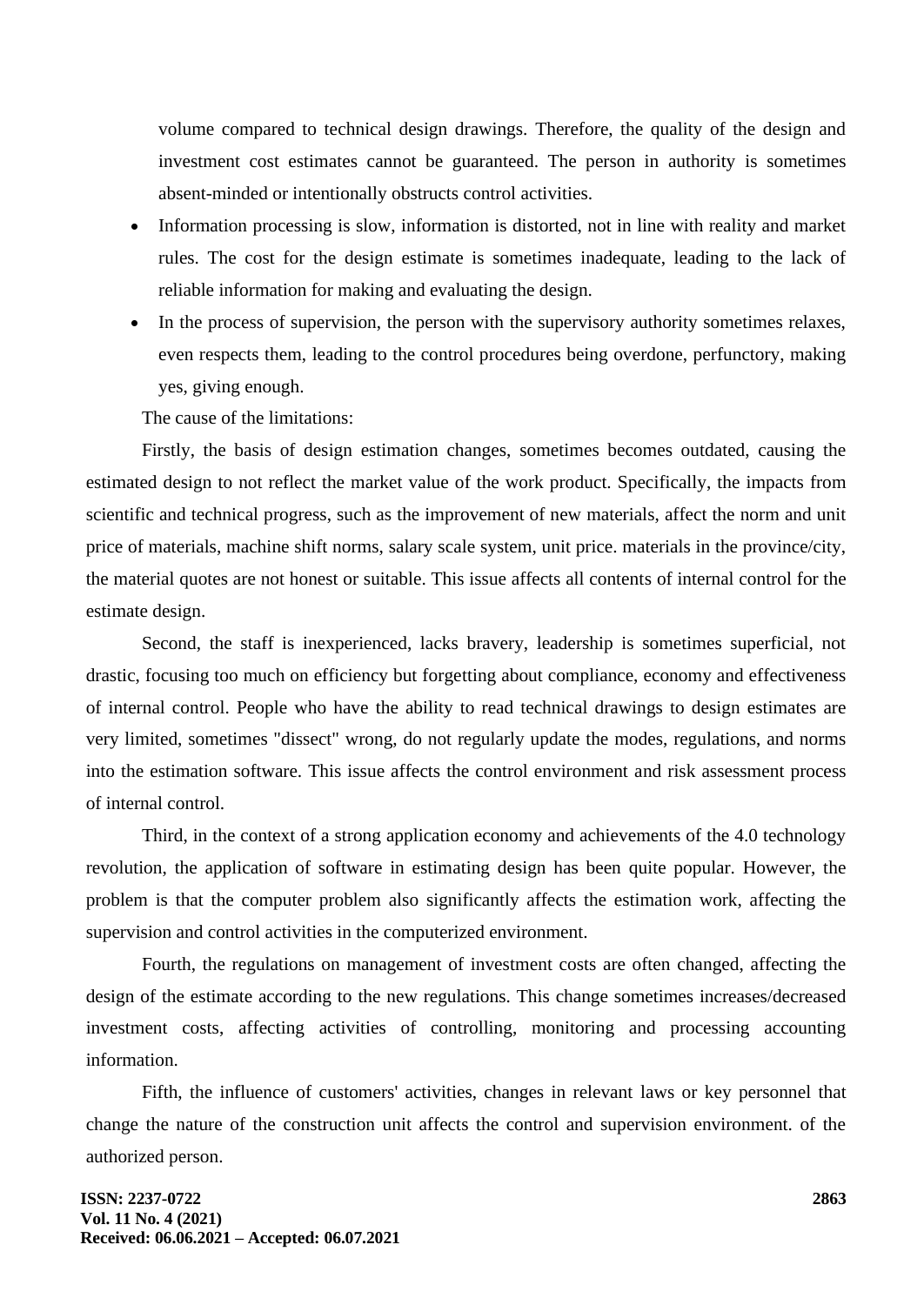## **Some Solutions to Improve Internal Control for the Cost Estimation Design of the Road Bridge Construction unit based in Hanoi**

Firstly, if the basis for making the estimate design changes, and the types of outdated norms due to scientific and technical progress affect the unit price for making the estimate, the internal control of the construction unit for the cost estimate design must direct to project quality and business efficiency. That is, the unit/contractor must consider the quality, economy and efficiency of the work to choose the proposed bid/estimate based on the investor's estimate or change by a new estimate.

Secondly, personnel involved in the process of making, appraising, defending and approving the cost estimate design must be continuously trained in both professional and ethical aspects. They must be propagated ideals as well as bravery in the process of doing their jobs. For example, the enthusiasm, hard work to research and collect reliable information about the prices of materials and construction machines on the market in the process of making estimates to ensure the quality and feasibility of the estimated design.

Third, focus on investing in information technology, purchasing modern computers and backup equipment. Especially those who operate, repair computers and update basic information for design software.

Fourth, the contractor's personnel organization must be flexible to changes in the policy mechanism, i.e. interchangeable in the professionalization posture. The contractor also needs to actively design the controls, monitoring activities and information processing mechanisms of the accounting system to ensure the effective operation of the internal control on the cost estimate design. Relevant agencies need to have normative documents, overcome weaknesses, improve the reliability of cost estimates design, as a fulcrum for effective investment and appropriate budget allocation.

Fifth, contractors pay attention to the principle that transactions with customers must ensure the prestige, progress and quality of products on the basis of economic contracts with insurance to prevent force major risks during the inspection process. monitoring, while improving the control environment for the project/work estimate design.

#### **5. Discussion**

Inherent (inherent) limitations of internal control.

Establishing and operating a good internal control system can only minimize violations, internal control always has inherent limitations stemming from the following reasons: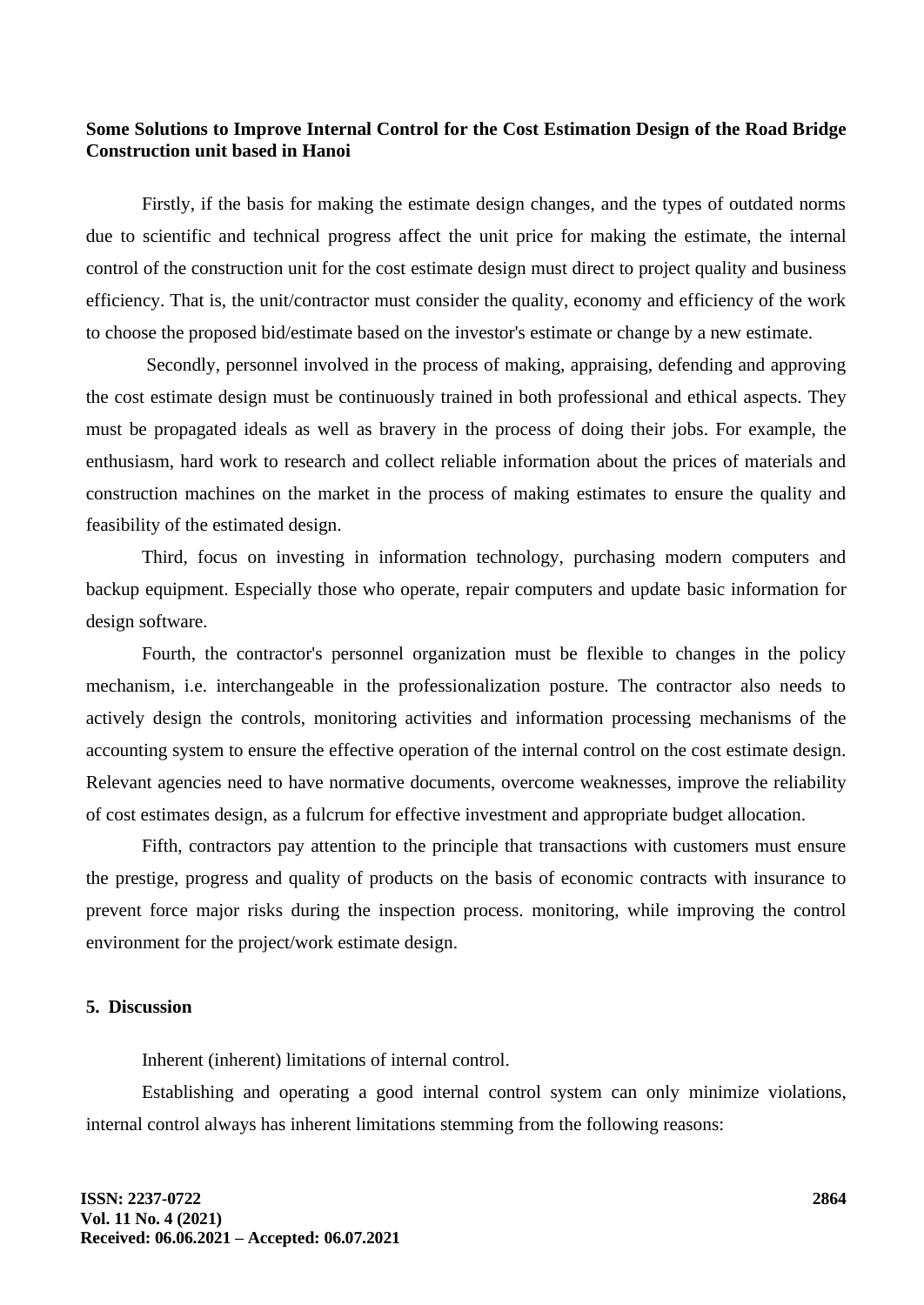- The usual requirement is that the costs of internal control should not exceed the benefits that the system brings; or the costs of control should not exceed the likelihood of loss or damage.
- Most internal control procedures are usually established for routine and repetitive transactions rather than for occasional transactions;
- Errors caused by people's lack of attention, absent-mindedness when performing functions and tasks or not understanding job requirements;
- The ability of internal control to not detect collusion by members of the Management Board or employees with other people inside or outside the unit;
- The possibility that the person responsible for carrying out internal control procedures abuses his privileges;
- Due to changes in management mechanism and requirements, control procedures are outdated or violated.

Therefore, when the internal control system is strong and effective, control risk is low and the auditors have complete confidence in the entity's internal control during the audit process. can rely on the internal control of the audited enterprise to perform the audit is very effective.

## **Components of Internal Control**

According to Vietnam Auditing Standard No. 315 issued under Circular No. 214 /2012/TT - BTC effective from 01/01/2014, internal control covers a wide range, usually includes 5 components: (1) Controlled environment; (2) The entity's risk assessment process; (3) Information systems related to the preparation and presentation of financial statements; (4) Control activities; (5) Supervision of controls.

According to the issued COSO report on internal control, internal control consists of five components: (1) Control environment; (2) Risk assessment; (3) Control activities (4) Information and communication; (5) Supervision.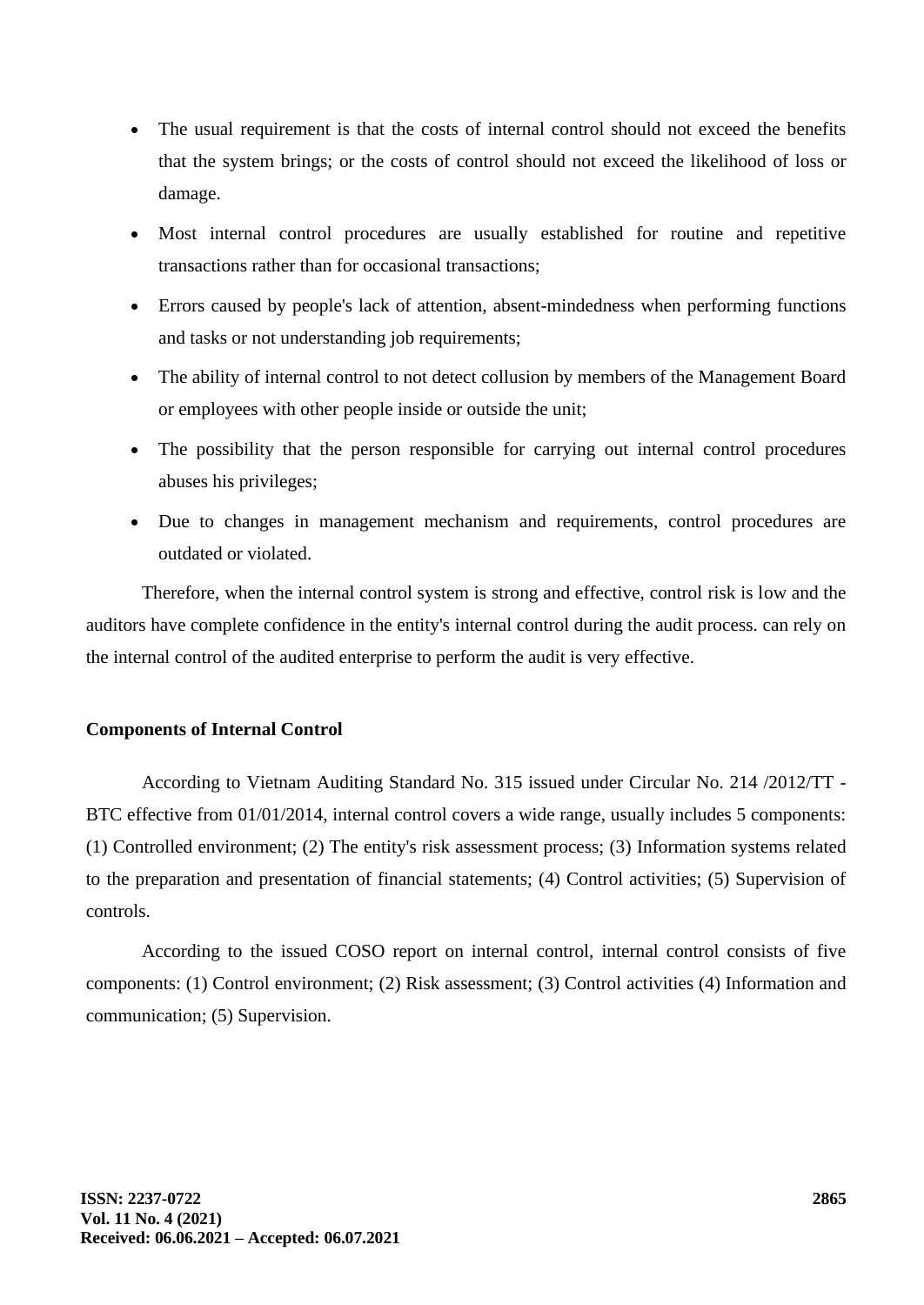



## **6. Conclusion**

Completing internal control for the cost estimate design is actually completing the policies and procedures for the cost estimate design in order to comply with legal regulations, ensure honesty, and economic effectiveness and efficiency of estimation design activities in particular and design work in general. From there, preventing, detecting and handling errors in the cost estimate design contributes to affirming that it is a reliable and reasonable information for the investment process to achieve the goal.

It can be said that the design of the cost estimate of a project/work is an important and practical document in the investment process. It is the investment cost plan for each specific job, each work item. Planned investment helps to improve the quality of the work and the investor after spending money will achieve the investment goal. As a basis of data in the sales-collection cycle, the cost estimate design for the contractor serves as the basis for approving the sale (decision to participate in the construction bidding). Internal control over the cost estimate design not only ensures the sale of a quality construction product, but also serves as a basis for evaluating the effectiveness of the business process (profit or loss).

More importantly, internal control accurately assesses compliance with legal regulations and determines the cost structure (cost) of construction products. With this in mind, it is impossible not to recognize a guarantee that the investment cost estimate design is a kind of document, a very reliable type of contractor/constructor's operational information. Currently, the Prime Minister has issued Decision No. 2038/QD-Ttg dated December 18, 2017 approving the project to complete the system of norms and construction prices. On that basis, the Steering Committee of the project to perfect the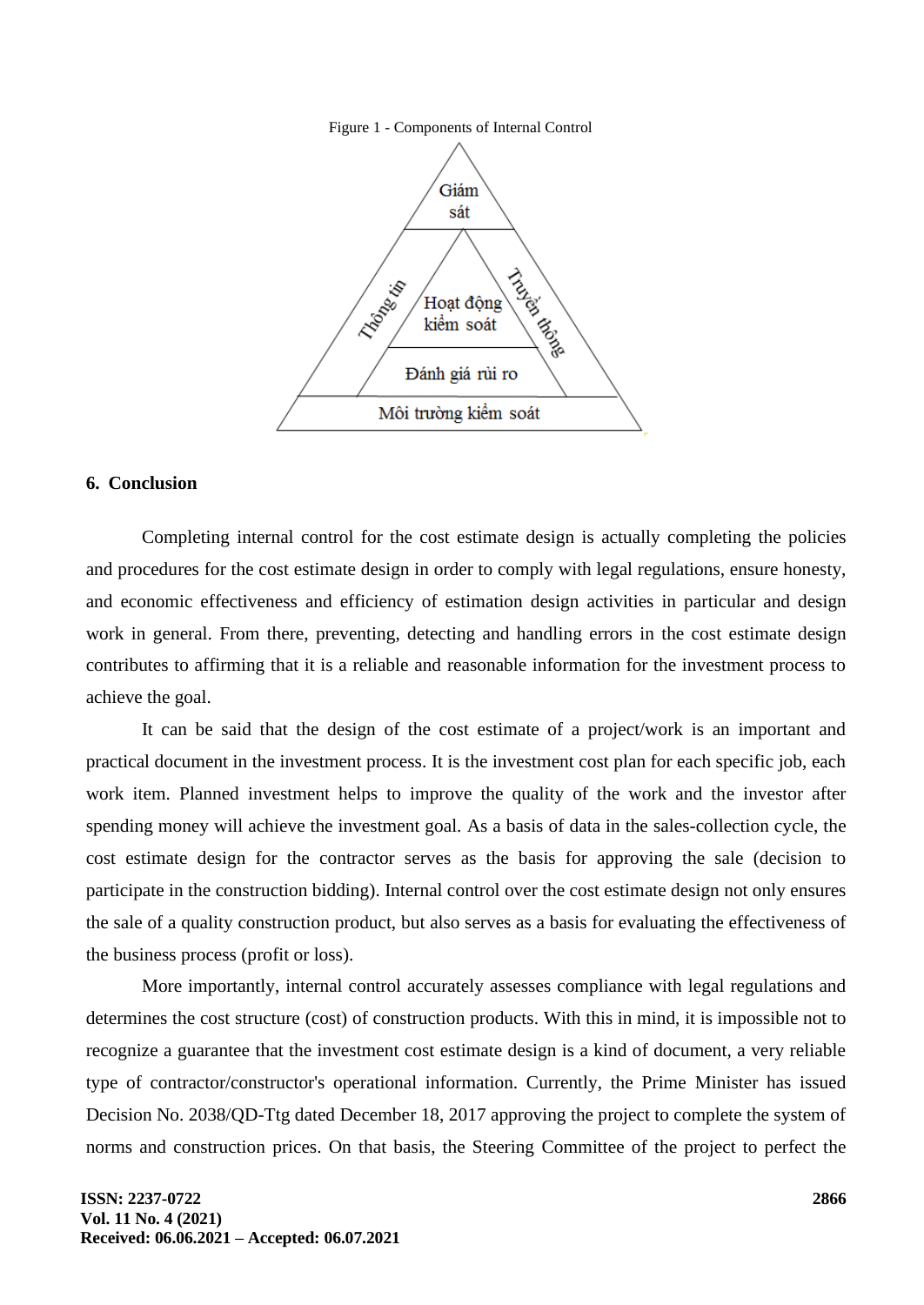construction norm and price system - The Ministry of Construction has issued Decision No. 565/QD-BCDDMG dated May 2, 2018 on Promulgating the implementation plan of the project. judgment. Recently, the Government also issued Decree 68/2019/ND-CP on construction cost management, which is also an important basis for the contractor's internal control to do a good job of controlling this activity, improving the quality of construction work. internal management quality and product quality.

**Moreover, we need to pay attention to relation with internal audit:** independent and objective assessment of the management system to review compliance and suitability, thereby recommending system improvements. The person who performs internal audit is called an internal auditor. Internal audit has the role of consulting, proposing and evaluating, but does not participate in the process of building the internal control system. However, to be able to fulfill its role, internal auditors need to understand the management system, and the internal control system.

## **Acknowledgement**

Thank you editors, friends and brothers to assist this publishing.

## **References**

Assoc. Prof., Dr. Nguyen Trong Co, Assoc. Circular No. 10/2013/TT-BXD dated July 25, 2013 of the Ministry of Construction detailing some contents of Decree No. 15/2013/ND-CP dated February 6, 2013 of the Ministry of Construction. Government on promulgating regulations on quality management of construction works;

Circular No. 13/2013/TT-BXD dated August 15, 2013 of the Ministry of Construction on Regulations on verification, appraisal and approval of work construction designs.

Construction Law No. 50/2014/QH13 dated June 18, 2014 of the 13th National Assembly, 7th session; Law on Bidding No. 43/2013/QH11 dated November 26, 2013; Law on Public Investment No. 39/2019/QH14 dated June 13, 2019.

Circular No. 09/2014/TT-BXD dated July 10, 2014 of the Ministry of Construction amending and supplementing a number of articles in Circulars guiding Decree No. 15/2013/ND-CP dated February 6 2013 of the Government on quality management of construction works.

Circular No. 18/2016/TT-BXD, detailing and guiding a number of contents on project appraisal and approval, and design and construction cost estimate in accordance with Decree No. 59/ 2015/ND-CP dated June 18, 2015 of the Government on construction investment project management.

Duong Thi Tinh, Nguyen Thu Thuy, Dinh Tran Ngoc Huy. (2021). Doing Business Research and Teaching Methodology for Undergraduate, Postgraduate and Doctoral Students-Case in Various Markets Including Vietnam, *Elementary education online, 20*(1).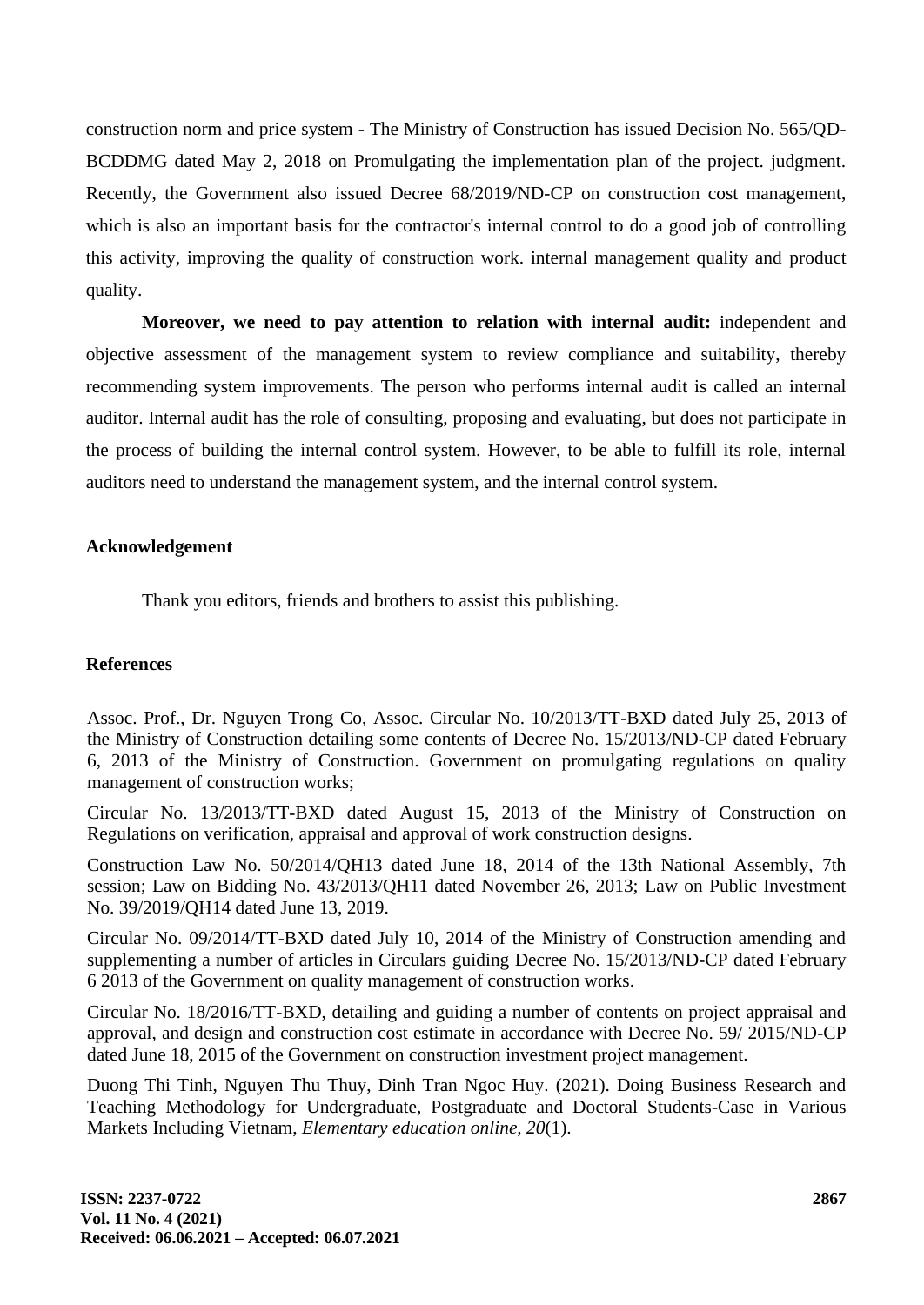Dinh Tran Ngoc Huy, Nguyen Thi Hang. (2021). Factors that affect stock price and Beta CAPM of Vietnam Banks and Enhancing Management information system - Case of Asia Commercial Bank. *Revista geintec Inovacao E Tecnologias, 11*(2).

Dinh Tran Ngoc Huy, Pham Ngoc Van, Nguyen Thi Thu Ha. (2021). Education and computer skill enhancing for Vietnam laborers under industry 4.0 and evfta agreement. *Elementary education online, 20*(4).

Dinh Thi Hien, Dinh Tran Ngoc Huy, Nguyen Thi Hoa. (2021). Ho Chi Minh Viewpoints about Marxism Moral Human Resource for State Management Level in Vietnam. *Psychology and education, 58*(5).

Dinh Tran Ngoc Huy. (2021). Banking sustainability for economic growth and socio-economic development–case in Vietnam. *Turkish Journal of computer and mathematics education, 12*(2).

Dimitrov V, Jain PC. (2006). *The Value Relevance of Changes in Financial Leverage,* SSRN Working Paper.

Decree 139/2017/ND-CP.

Emilios, A. 2015. *Bank Leverage Ratios and Financial Stability: A Micro- and Macroprudential Perspective &,* Working Paper No. 849, Levy Economics Institute.

Eugene FF, French KR. (2004). The Capital Asset Pricing Model: Theory and Evidence. *Journal of Economic Perspectives.*

Gunaratha V. (2013). The Degree of Financial Leverage as a Determinant of Financial Risk: An Empirical Study of Colombo Stock Exchange in Sri Lanka, *2nd International Conference on Management and Economics Paper.*

Henk, O. (2020). Internal control through the lens of institutional work: a systematic literature review. *Journal of Management Control, 31.*

Huy, D.T.N., & Hien, D.T.N. (2010). The backbone of European corporate governance standards after financial crisis, corporate scandals and manipulation. *Economic and Business Review, 12*(4).

Hac, L.D., Huy, D.T.N., Thach, N.N., Chuyen, B.M., Nhung, P.T.H., Thang, T.D., Anh, T.T. (2021). Enhancing risk management culture for sustainable growth of Asia commercial bank -ACB in Vietnam under mixed effects of macro factors, *Entrepreneurship and Sustainability Issues, 8*(3).

Hang, T.T.B., Nhung, D.T.H., Hung, N.M., Huy, D.T.N., Dat, P.M. (2020). Where Beta is going– case of Viet Nam hotel, airlines and tourism company groups after the low inflation period, *Entrepreneurship and Sustainability Issues, 7*(3).

Huy, D.T.N. (2015). The Critical Analysis of Limited South Asian Corporate Governance Standards After Financial Crisis. *International Journal for Quality Research, 9*(4), 741-764.

Huy, D.T.N. (2012). Estimating Beta of Viet Nam listed construction companies groups during the crisis. *Journal of Integration and Development, 15*(1), 57-71.

Huy, D.T.N., Loan, B.T., and Anh, P.T. (2020). Impact of selected factors on stock price: a case study of Vietcom bank in Vietnam. *Entrepreneurship and Sustainability Issues, 7*(4), 2715-2730. https://doi.org/10.9770/jesi.2020.7.4(10)

Huy, D.T.N., Dat, P.M., & Anh, P.T. (2020). Building and econometric model of selected factors' impact on stock price: a case study, *Journal of Security and Sustainability Issues,* 9(M), 77-93. https://doi.org/10.9770/jssi.2020.9.M(7)